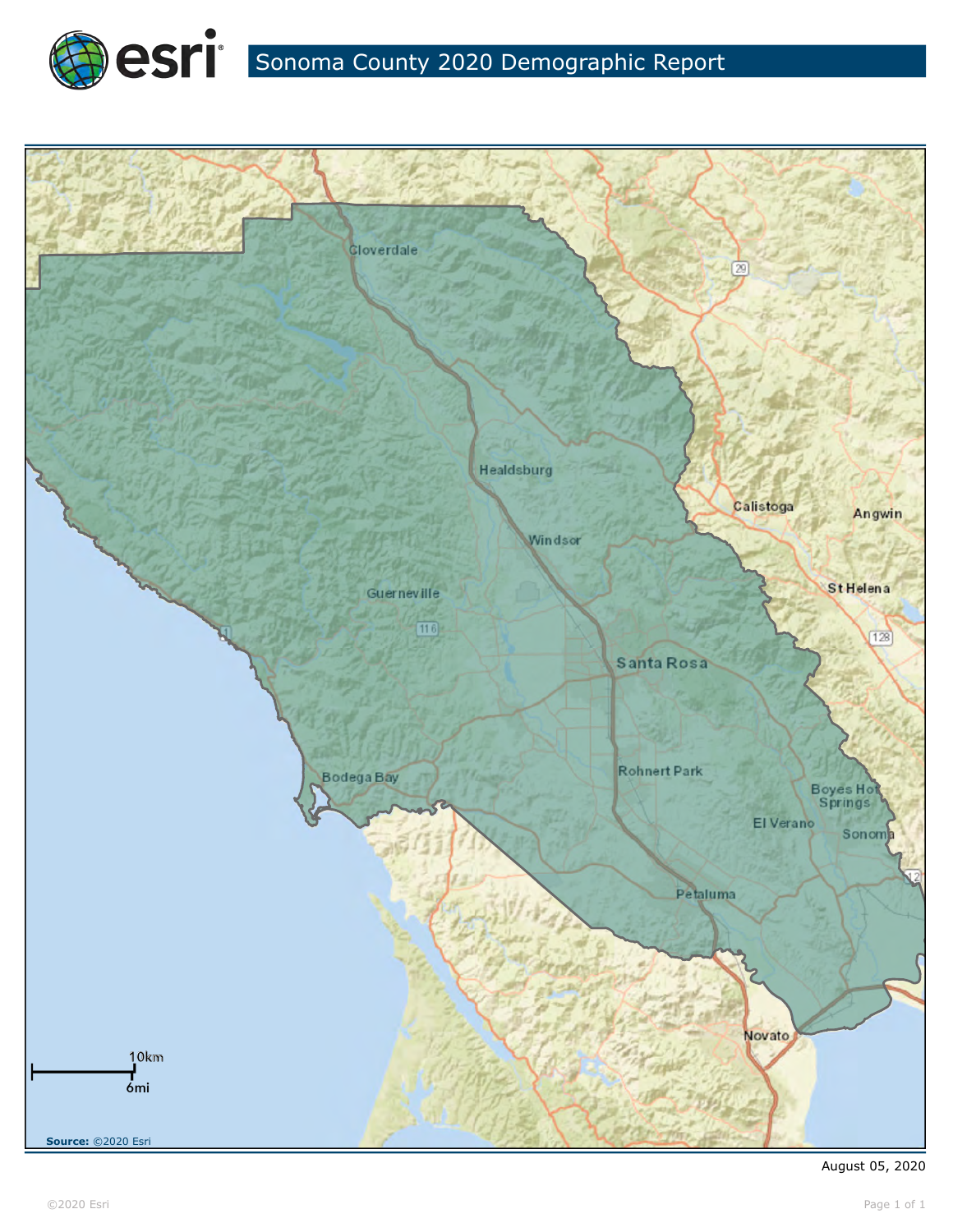

m.

# Demographic and Income Profile

Sonoma County, CA (06097) Geography: County

Sonoma County, CA Sonoma County, CA Sonoma County Economic Development

| <b>Summary</b>                                     |             | Census 2010 |           | 2020         |           | 2025            |
|----------------------------------------------------|-------------|-------------|-----------|--------------|-----------|-----------------|
| Population                                         |             | 483,878     |           | 492,485      |           | 496,946         |
| Households                                         |             | 185,825     |           | 187,233      |           | 188,462         |
| Families                                           |             | 117,114     |           | 117,785      |           | 118,495         |
| Average Household Size                             |             | 2.55        |           | 2.57         |           | 2.58            |
| Owner Occupied Housing Units                       |             | 112,280     |           | 116,182      |           | 117,455         |
| Renter Occupied Housing Units                      |             | 73,545      |           | 71,051       |           | 71,007          |
| Median Age                                         |             | 39.8        |           | 41.1         |           | 41.9            |
| Trends: 2020-2025 Annual Rate                      |             | Area        |           | <b>State</b> |           | <b>National</b> |
| Population                                         |             | 0.18%       |           | 0.55%        |           | 0.72%           |
| Households                                         |             | 0.13%       |           | 0.50%        |           | 0.72%           |
| Families                                           |             | 0.12%       |           | 0.50%        |           | 0.64%           |
| Owner HHs                                          |             | 0.22%       |           | 0.65%        |           | 0.72%           |
| Median Household Income                            |             | 1.81%       |           | 1.81%        |           | 1.60%           |
|                                                    |             |             |           | 2020         |           | 2025            |
| <b>Households by Income</b>                        |             |             | Number    | Percent      | Number    | Percent         |
| $<$ \$15,000                                       |             |             | 12,042    | 6.4%         | 10,699    | 5.7%            |
| $$15,000 - $24,999$                                |             |             | 12,045    | 6.4%         | 10,534    | 5.6%            |
| \$25,000 - \$34,999                                |             |             | 12,057    | 6.4%         | 10,733    | 5.7%            |
| \$35,000 - \$49,999                                |             |             | 18,904    | 10.1%        | 17,310    | 9.2%            |
| \$50,000 - \$74,999                                |             |             | 28,773    | 15.4%        | 27,498    | 14.6%           |
| \$75,000 - \$99,999                                |             |             | 25,023    | 13.4%        | 24,964    | 13.2%           |
| \$100,000 - \$149,999                              |             |             | 35,904    | 19.2%        | 37,695    | 20.0%           |
| \$150,000 - \$199,999                              |             |             | 20,754    | 11.1%        | 23,529    | 12.5%           |
| \$200,000+                                         |             |             | 21,731    | 11.6%        | 25,500    | 13.5%           |
|                                                    |             |             |           |              |           |                 |
| Median Household Income                            |             |             | \$83,165  |              | \$90,991  |                 |
| Average Household Income                           |             |             | \$111,140 |              | \$124,102 |                 |
| Per Capita Income                                  |             |             | \$42,408  |              | \$47,218  |                 |
|                                                    | Census 2010 |             |           | 2020         |           | 2025            |
| <b>Population by Age</b>                           | Number      | Percent     | Number    | Percent      | Number    | Percent         |
| $0 - 4$                                            | 28,199      | 5.8%        | 26,239    | 5.3%         | 26,614    | 5.4%            |
| $5 - 9$                                            | 29,263      | 6.0%        | 26,811    | 5.4%         | 26,346    | 5.3%            |
| $10 - 14$                                          | 29,724      | 6.1%        | 28,168    | 5.7%         | 27,230    | 5.5%            |
| $15 - 19$                                          | 33,298      | 6.9%        | 29,874    | 6.1%         | 28,623    | 5.8%            |
| $20 - 24$                                          | 32,068      | 6.6%        | 28,986    | 5.9%         | 27,993    | 5.6%            |
| $25 - 34$                                          | 61,297      | 12.7%       | 68,225    | 13.9%        | 65,472    | 13.2%           |
| $35 - 44$                                          | 60,603      | 12.5%       | 59,666    | 12.1%        | 65,997    | 13.3%           |
| $45 - 54$                                          | 73,518      | 15.2%       | 59,866    | 12.2%        | 56,670    | 11.4%           |
| $55 - 64$                                          | 68,544      | 14.2%       | 70,524    | 14.3%        | 64,314    | 12.9%           |
| 65 - 74                                            | 35,544      | 7.3%        | 56,569    | 11.5%        | 60,508    | 12.2%           |
| $75 - 84$                                          | 20,614      | 4.3%        | 25,103    | 5.1%         | 34,361    | 6.9%            |
| $85+$                                              | 11,206      | 2.3%        | 12,454    | 2.5%         | 12,818    | 2.6%            |
|                                                    | Census 2010 |             | 2020      |              | 2025      |                 |
| <b>Race and Ethnicity</b>                          | Number      | Percent     | Number    | Percent      | Number    | Percent         |
| White Alone                                        | 371,412     | 76.8%       | 364,183   | 73.9%        | 359,140   | 72.3%           |
| <b>Black Alone</b>                                 | 7,610       | 1.6%        | 9,026     | 1.8%         | 9,710     | 2.0%            |
| American Indian Alone                              | 6,489       | 1.3%        | 6,348     | 1.3%         | 6,378     | 1.3%            |
| Asian Alone                                        | 18,341      | 3.8%        | 21,859    | 4.4%         | 23,782    | 4.8%            |
| Pacific Islander Alone                             | 1,558       | 0.3%        | 1,665     | 0.3%         | 1,781     | 0.4%            |
| Some Other Race Alone                              | 56,966      | 11.8%       | 64,693    | 13.1%        | 69,957    | 14.1%           |
| Two or More Races                                  | 21,502      | 4.4%        | 24,711    | 5.0%         | 26,198    | 5.3%            |
| Hispanic Origin (Any Race)                         | 120,430     | 24.9%       | 136,741   | 27.8%        | 148,248   | 29.8%           |
| Data Note: Income is expressed in current dollars. |             |             |           |              |           |                 |

**Source:** U.S. Census Bureau, Census 2010 Summary File 1. Esri forecasts for 2020 and 2025.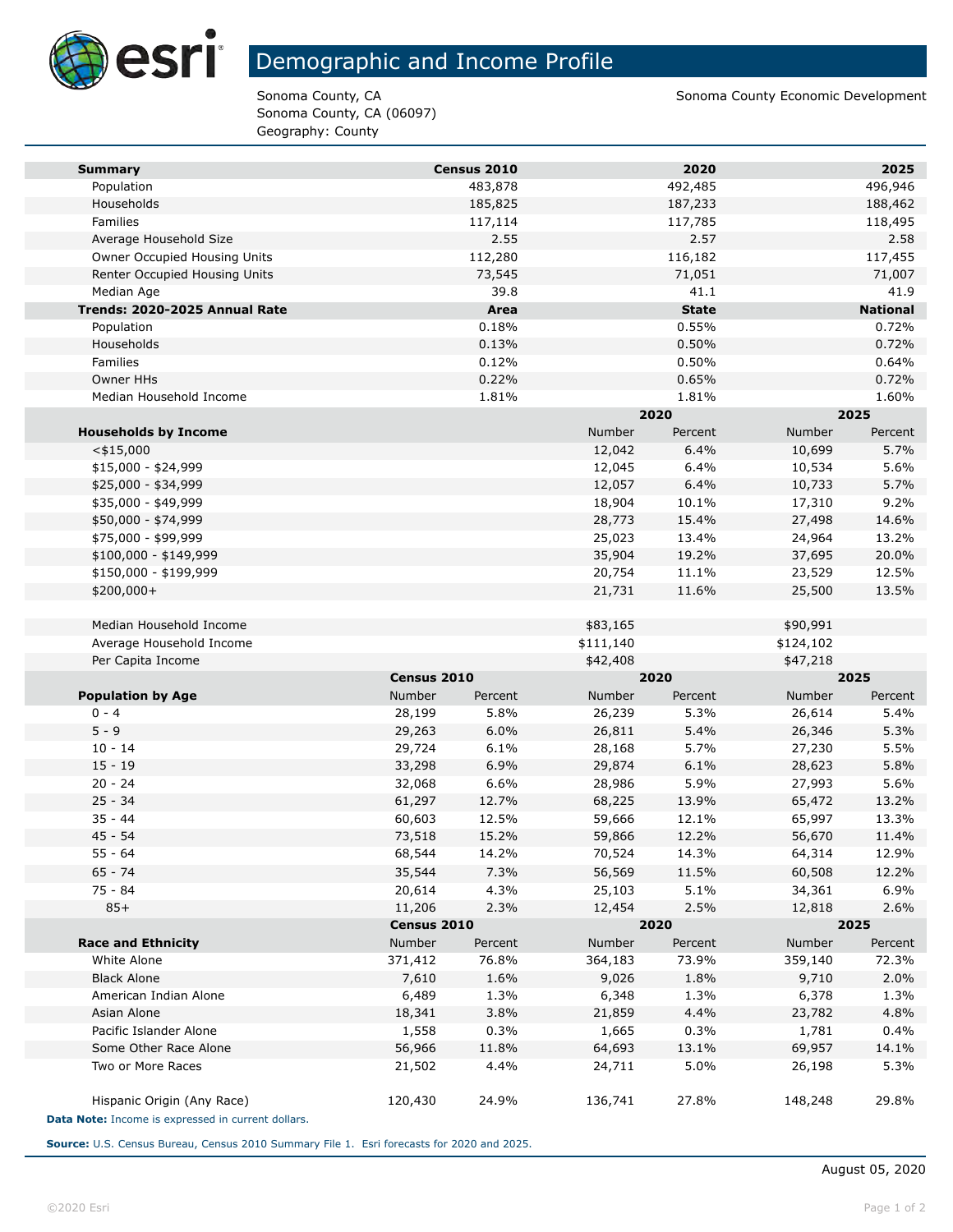

## Demographic and Income Profile

Sonoma County, CA (06097) Geography: County

Sonoma County, CA Sonoma County CA Sonoma County Economic Development







2020 Population by Race



<sup>2020</sup> Percent Hispanic Origin: 27.8%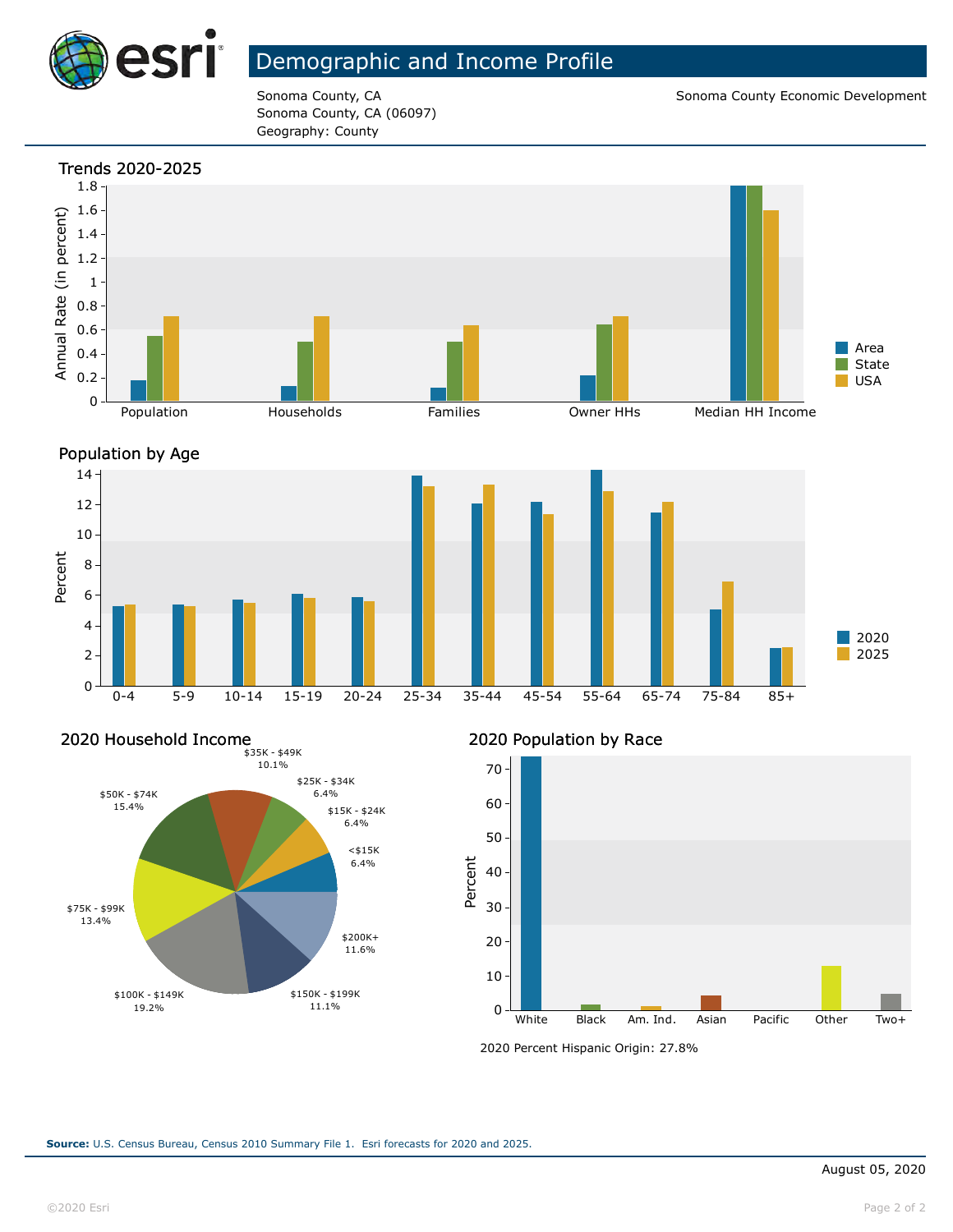

# Household Budget Expenditures

Sonoma County, CA (06097) Geography: County

Sonoma County, CA Sonoma County, CA Sonoma County Economic Development

| <b>Demographic Summary</b>                        |                                          |              | 2020             | 2025           |
|---------------------------------------------------|------------------------------------------|--------------|------------------|----------------|
| Population                                        |                                          |              | 492,485          | 496,946        |
| Households                                        |                                          |              | 187,233          | 188,462        |
| Average Household Size                            |                                          |              | 2.57             | 2.58           |
| Families                                          |                                          |              | 117,785          | 118,495        |
| Median Age                                        |                                          |              | 41.1             | 41.9           |
| Median Household Income                           |                                          |              | \$83,165         | \$90,991       |
|                                                   | <b>Spending Potential Average Amount</b> |              |                  |                |
|                                                   | <b>Index</b>                             | <b>Spent</b> | <b>Total</b>     | <b>Percent</b> |
| <b>Total Expenditures</b>                         | 123                                      | \$94,724.92  | \$17,735,631,632 | 100.0%         |
| Food                                              | 122                                      | \$11,149.77  | \$2,087,604,563  | 11.8%          |
| Food at Home                                      | 122                                      | \$6,524.29   | \$1,221,562,535  | 6.9%           |
| Food Away from Home                               | 123                                      | \$4,625.48   | \$866,042,027    | 4.9%           |
| Alcoholic Beverages                               | 127                                      | \$788.80     | \$147,688,514    | 0.8%           |
|                                                   |                                          |              |                  |                |
| Housing                                           | 125                                      | \$30,354.56  | \$5,683,375,982  | 32.0%          |
| Shelter                                           | 127                                      | \$24,523.29  | \$4,591,568,959  | 25.9%          |
| Utilities, Fuel and Public Services               | 119                                      | \$5,831.27   | \$1,091,807,023  | 6.2%           |
| <b>Household Operations</b>                       | 123                                      | \$2,626.21   | \$491,713,667    | 2.8%           |
| Housekeeping Supplies                             | 121                                      | \$937.45     | \$175,521,718    | 1.0%           |
| Household Furnishings and Equipment               | 122                                      | \$2,657.90   | \$497,646,637    | 2.8%           |
|                                                   |                                          |              |                  |                |
| Apparel and Services                              | 122                                      | \$2,626.53   | \$491,772,672    | 2.8%           |
| Transportation                                    | 119                                      | \$10,669.52  | \$1,997,686,645  | 11.3%          |
| Travel                                            | 126                                      | \$3,046.88   | \$570,476,438    | 3.2%           |
| <b>Health Care</b>                                | 120                                      | \$6,902.84   | \$1,292,439,613  | 7.3%           |
| Entertainment and Recreation                      | 121                                      | \$3,941.55   | \$737,987,551    | 4.2%           |
| Personal Care Products & Services                 | 123                                      | \$1,126.44   | \$210,907,554    | 1.2%           |
| Education                                         | 126                                      | \$2,251.19   | \$421,497,526    | 2.4%           |
|                                                   |                                          |              |                  |                |
| <b>Smoking Products</b>                           | 111                                      | \$446.84     | \$83,663,789     | 0.5%           |
| Lotteries & Pari-mutuel Losses                    | 128                                      | \$68.93      | \$12,906,294     | 0.1%           |
| Legal Fees                                        | 130                                      | \$233.91     | \$43,796,115     | 0.2%           |
| <b>Funeral Expenses</b>                           | 117                                      | \$107.43     | \$20,114,487     | 0.1%           |
| Safe Deposit Box Rentals                          | 120                                      | \$5.83       | \$1,090,670      | 0.0%           |
| Checking Account/Banking Service Charges          | 119                                      | \$37.68      | \$7,055,608      | 0.0%           |
| Cemetery Lots/Vaults/Maintenance Fees             | 117                                      | \$11.04      | \$2,066,460      | 0.0%           |
| <b>Accounting Fees</b>                            | 134                                      | \$150.28     | \$28,138,241     | 0.2%           |
| Miscellaneous Personal Services/Advertising/Fines | 125                                      | \$94.18      | \$17,633,880     | 0.1%           |
| <b>Occupational Expenses</b>                      | 129                                      | \$78.79      | \$14,753,018     | 0.1%           |
| Expenses for Other Properties                     | 129                                      | \$124.23     | \$23,259,432     | 0.1%           |
| Credit Card Membership Fees                       | 132                                      | \$10.48      | \$1,962,589      | 0.0%           |
| Shopping Club Membership Fees                     | 126                                      | \$41.33      | \$7,738,275      | 0.0%           |
|                                                   |                                          |              |                  |                |
| Support Payments/Cash Contributions/Gifts in Kind | 123                                      | \$2,877.72   | \$538,804,239    | 3.0%           |
| Life/Other Insurance                              | 119                                      | \$642.11     | \$120,224,102    | 0.7%           |
| Pensions and Social Security                      | 123                                      | \$10,165.97  | \$1,903,405,926  | 10.7%          |

**Data Note:** The Spending Potential Index (SPI) is household-based, and represents the amount spent for a product or service relative to a national average of 100. Detail may not sum to totals due to rounding.

**Source:** Esri forecasts for 2020 and 2025; Consumer Spending data are derived from the 2017 and 2018 Consumer Expenditure Surveys, Bureau of Labor Statistics.